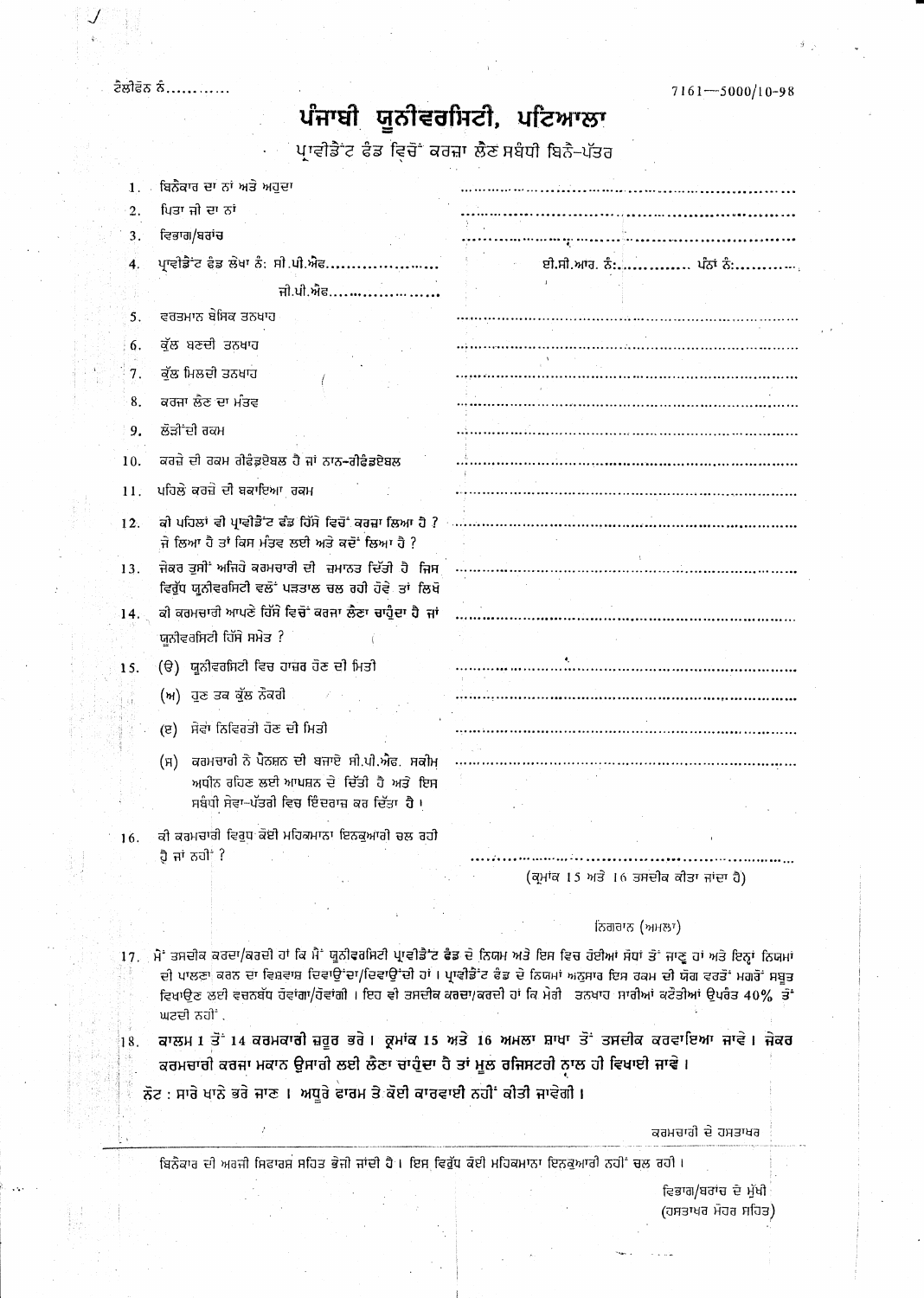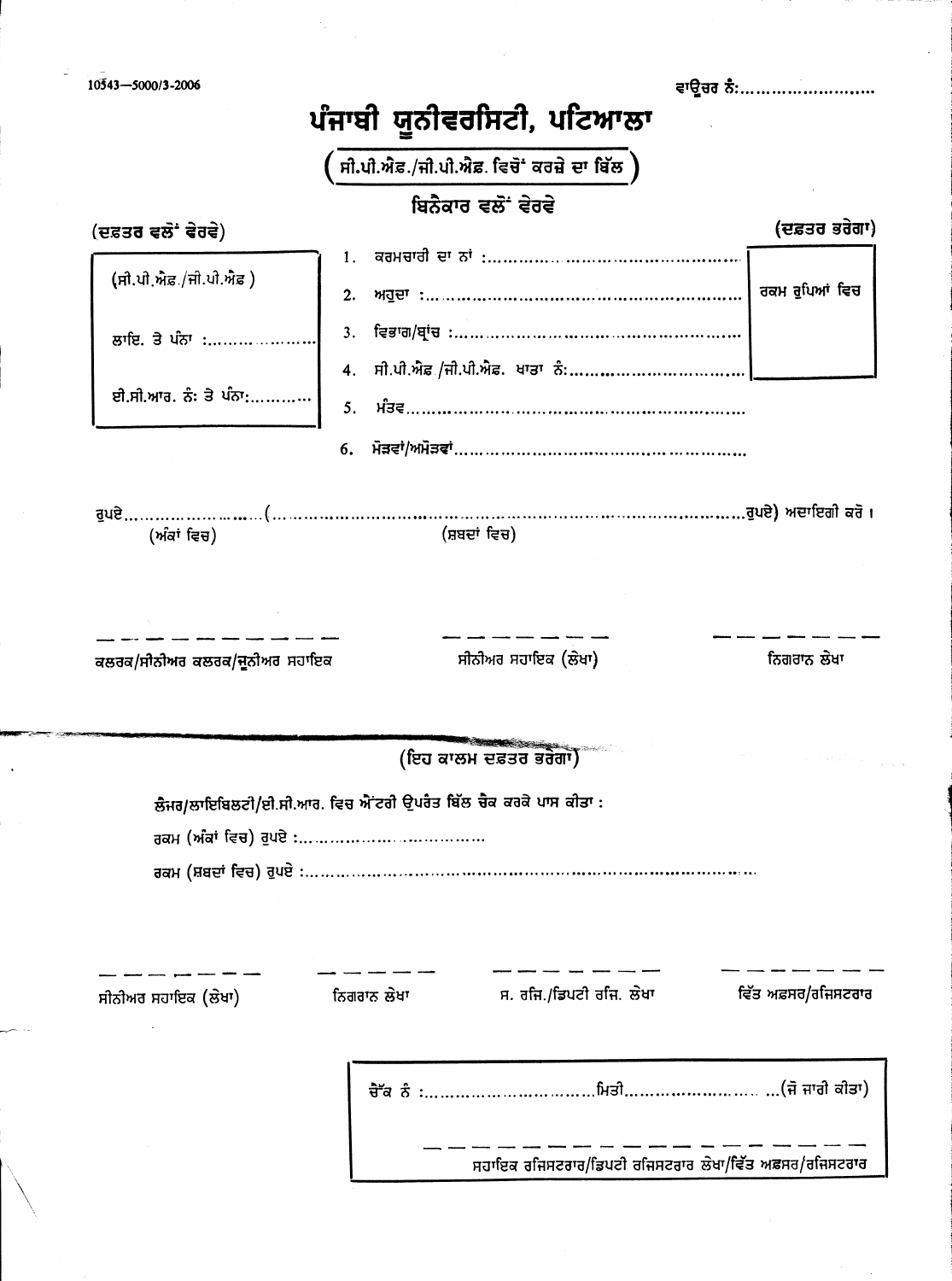ਤਸਦੀਕ ਕੀਤਾ ਜਾਂਦਾ ਹੈ ਕਿ ਸ਼੍ਰੀ ਸ੍ਰੀਮਤੀ\_ ਪੁੱਤਰ ਪੁੱਤਰੀ ਸ਼੍ਰੀ\_ ਪਿੰਡ ਤਹਿਸੀਲ\_ .ਜਿਲਾ\_ ਵਸਨੀਕ ਹੈ। ਇਸ ਦਾ ਇਸ ਪਿੰਡ ਵਿਚ ਆਪਣਾਂ\_\_\_ ਜ਼ੁ ਪੱਕਾ ∕ਪੱਕੀ ਦਾ ਪਲਾਟ ਜੱਦੀ ਮਕਾਨ ਹੈ। ਇਹ ਪਲਾਟ ਮਕਾਨ ਲਾਲ ਲੁਕੀਰ ਦੇ ਅੰਦਰ ਹੈ। -ਵਰਗ ਗਜ਼

ਸਰਪੰਚ ਦੇ ਦਸਤਖਤ (ਮੋਹਰ ਸਮੇਤ)

ਇਹ ਸਰਟੀਫਿਕੇਟ ਮੇਰੇ ਵੱਲੋਂ ਪੇਸ਼ ਕੀਤਾ ਜਾ ਰਿਹਾ ਹੈ।

ਕਰਮਚਾਰੀ ਦੇ ਹਸਤਾਖਰ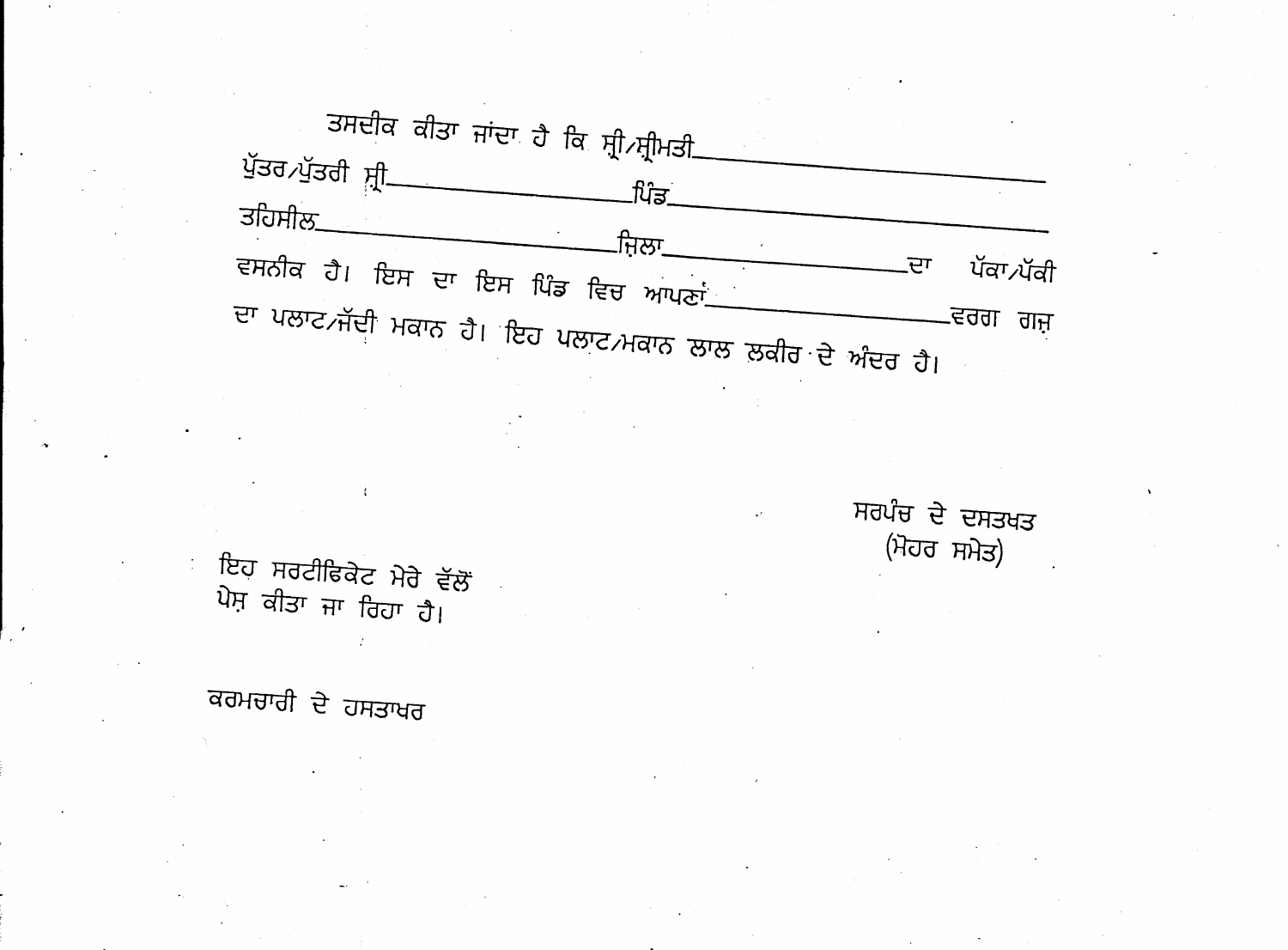# PUNJABI UNIVERSITY, PATIALA

|        | $S/O/D/O$ Shri |                                                                                        |  |  |
|--------|----------------|----------------------------------------------------------------------------------------|--|--|
|        |                |                                                                                        |  |  |
|        |                | Deptt./Branch of the Punjabi University, Patiala hereby solemnly affirm and declare as |  |  |
| under: |                |                                                                                        |  |  |
|        |                |                                                                                        |  |  |
| a)     |                |                                                                                        |  |  |
|        |                |                                                                                        |  |  |
|        |                |                                                                                        |  |  |

b) that I want to construct/extend/repair my house\* as at (a) above which would cost me approximately

Rs.

c) that the loan advanced by the University for the construction/extension/repair of the above said house would be properly utilised and unspent amount, if any, would be refunded to the University as per rules relating to advance out of provident fund.

DEPONENT

Vertified that the contents of para (a) to (c) are correct to the best of my knowledge and belief and nothing has been concealed.

DEPONENT

\*Note : Give complete address, such as No. of plot/street and locality city/village.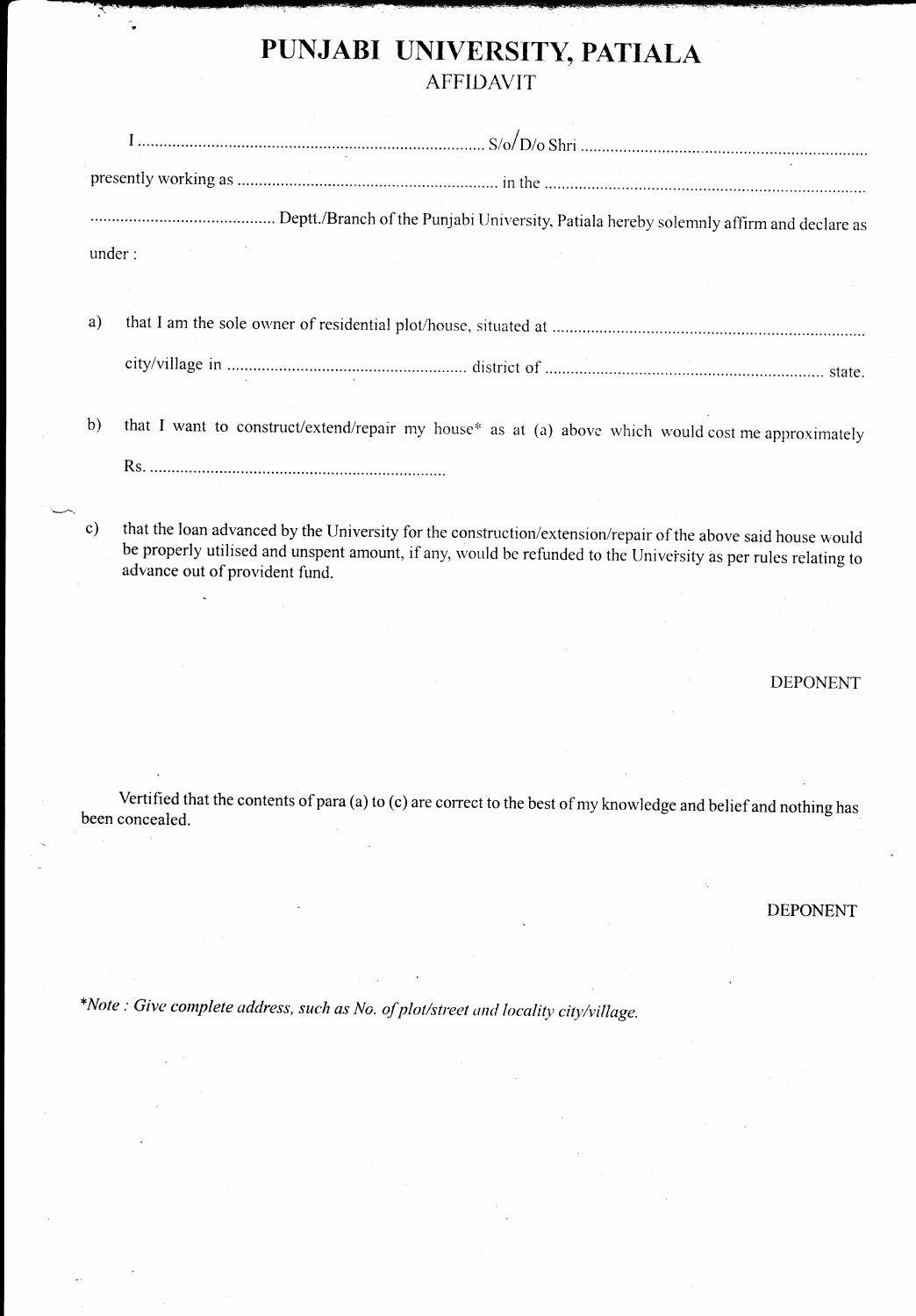### ਪੰਜਾਬੀ ਯੂਨੀਵਰਸਿਟੀ ਕੈਲੇਡਰ ਜਿਲਦ-1 ਦੇ ਅਧਿਆਏ ਤੀਜਾ ਅਧੀਨ ਯੂਨੀਵਰਸਿਟੀ ਪ੍ਰਾਵੀਡੈ ਟ ਫੰਡ ਅਤੇ ਗ੍ਰੇਚੂਇਟੀ ਸੰਬੰਧੀ

ਪ੍ਰਵਿਧਾਨ ਭਾਗ ੳ' ਅਤੇ ਜਨਰਲ ਪਾਵੀਡੈ ਟ ਫੇਡ ਪ੍ਰਵਿਧਾਨ ਭਾਗ 'ਅ' ਦੇ ਖੰਡ-9 ਅਨੁਸਾਰ

#### ਫ਼ਾਰਮ 'ੳ'

## ਐਲਾਨਨਾਮੇ ਦਾ ਫ਼ਾਰਮ

ਮੈਂ ਇਸ ਦੁਆਰਾ ਐਲਾਨ ਕਰਦਾ/ਕਰਦੀ ਹਾਂ ਕਿ ਮੇਰੀ ਮ੍ਰਿਤੁ ਹੋ ਜਾਣ ਦੀ ਸੂਰਤ ਵਿਚ, ਪੰਜਾਬੀ ਯੂਨੀਵਰਸਿਟੀ ਕੰਟਰੀਬਿਊਟਰੀ ਪ੍ਰਾਵੀਡੈਂਟ ਫੰਡ/ ਜਨਰਲ ਪ੍ਰੀਵੀਡੈਂਟ ਫੈਡ ਵਿਚ ਮੇਰੇ ਨਾਂ ਤੇ ਜਮ੍ਹਾਂ ਰਕਮ ਨਿਮਨ ਲਿਖਤ ਵਿਅਕਤੀਆਂ ਵਿਚਕਾਰ, ਉਨ੍ਹਾਂ ਦੇ ਨਾਵਾਂ ਸਾਹਮਣੇ ਦਰਸਾਏ ਤਰੀਕੇ ਅਨਸਾਰ ਵੈਡੀ ਜਾਵੇ ।

ਮੈਂ ਇਹ ਵੀ ਐਲਾਨ ਕਰਦਾ/ਕਰਦੀ ਹਾਂ ਕਿ ਮੇਰੀ ਮ੍ਰਿਤੂ ਹੋ ਜਾਣ ਦੀ ਸੂਰਤ ਵਿਚ ਮੇਰੀਆਂ ਬਾਕੀ ਹੋਰ ਅਦਾਇਗੀਆਂ ਜਿਵੇਂ ਕਿ ਗ੍ਰੇਚੂਇਟੀ, ਯੂਨੀਵਰਸਿਟੀ ਕਰਮਚਾਰੀ ਵੈਲਫੇਅਰ ਸਕੀਮ ਅਧੀਨ ਮਿਲਣ ਵਾਲੇ ਮਾਇਕ ਲਾਭ, ਗਰੁੱਪ ਬੀਮਾ ਪ੍ਰਸਨਲ ਐਕਸੀਡੈਂਟ ਸਕੀਮ ਅਧੀਨ ਮਿਲਣ ਵਾਲੀ ਕੰਪਨਸੇਸ਼ਨ ਦੀ ਰਾਸ਼ੀ, ਲੀਵ ਇਨਕੈਸ਼ਮੈਂ ਟ, ਆਖਰੀ ਤਨਖ਼ਾਹ ਅਤੇ ਹੋਰ ਬਕਾਏ ਆਦਿ ਦੀ ਅਦਾਇਗੀ ਵੀ ਨਿਮਨ ਦਰਜ ਵਿਅਕਤੀ/ਵਿਅਕਤੀਆਂ ਨੂੰ ਉਨ੍ਹਾਂ ਦੇ ਨਾਵਾਂ ਸਾਹਮਣੇ ਦਰਸਾਏ ਤਰੀਕੇ ਅਨੁਸਾਰ ਹੀ ਵੰਡੀ ਜਾਵੇ ।

| ਅਸ਼ਦਾਤਾ ਦਾ ਨਾਂ                | ਅਹਦਾ       | ਜੀ.ਪੀ.ਐਫ. ਖਾਤਾ ਨੰ:  |  |
|-------------------------------|------------|---------------------|--|
| ਪਿਤਾ ਦਾ ਨਾਂ<br>______________ | ਵਿਭਾਗ/ਬਾਂਚ | ੁਸੀ.ਪੀ.ਐਫ. ਖਾਤਾ ਨੰ: |  |

| ਨਾਮਜਦ ਵਿਅਕਤੀ/      | ਅੰਸ਼ਦਾਤਾ ਨਾਲ | ਕੀ ਬਾਲਗ ਹੈ, ਜਾਂ ਨਾਬਾਲਗ | ਜਮ੍ਹਾਂ ਰਾਸ਼ੀ ਦੀ | ਵਿਸ਼ੇਸ਼ ਕਥਨ |
|--------------------|--------------|------------------------|-----------------|-------------|
| ਵਿਅਕਤੀਆਂ ਦਾ/ਦੇ ਨਾਂ | ਰਿਸ਼ਤਾ       | ਜੇ ਨਾਬਾਲਗ ਹੈ ਤਾਂ ੳਸ ਦੀ | ਵੋਡ ਦਾ ਅਨੁਪਾਤ   |             |
| ਅਤੇ ਪਤਾ/ਪਤੇ        |              | ਉਮਰ ਦਰਸਾਈ ਜਾਵੇ         |                 |             |

| (ਗਵਾਹਾਂ ਦੇ ਦਸਤਖ਼ਤ) | ਅੰਸ਼ਦਾਤਾ ਦੇ ਦਸਤਖ਼ਤ | ਪ੍ਰਤੀ ਹਸਤਾਖ਼ਰ   |
|--------------------|--------------------|-----------------|
| ਗਵਾਹ ਨੰ: 1         |                    |                 |
| ਦਸਤਖ਼ਤ             | ਸਥਾਨ               | ਮੁੱਖੀ,          |
| ਪਤਾ                | ਮਿਤੀ               | ਵਿਭਾਗ/ਬ੍ਰਾਂਚ    |
|                    | ਪਤਾ                | (ਦਫ਼ਤਰ ਦੀ ਮੋਹਰ) |
| ਗਵਾਹ ਨੰ: 2         |                    |                 |
| ਦਸਤਖ਼ਤ             |                    |                 |
| ਪਤਾ                |                    |                 |